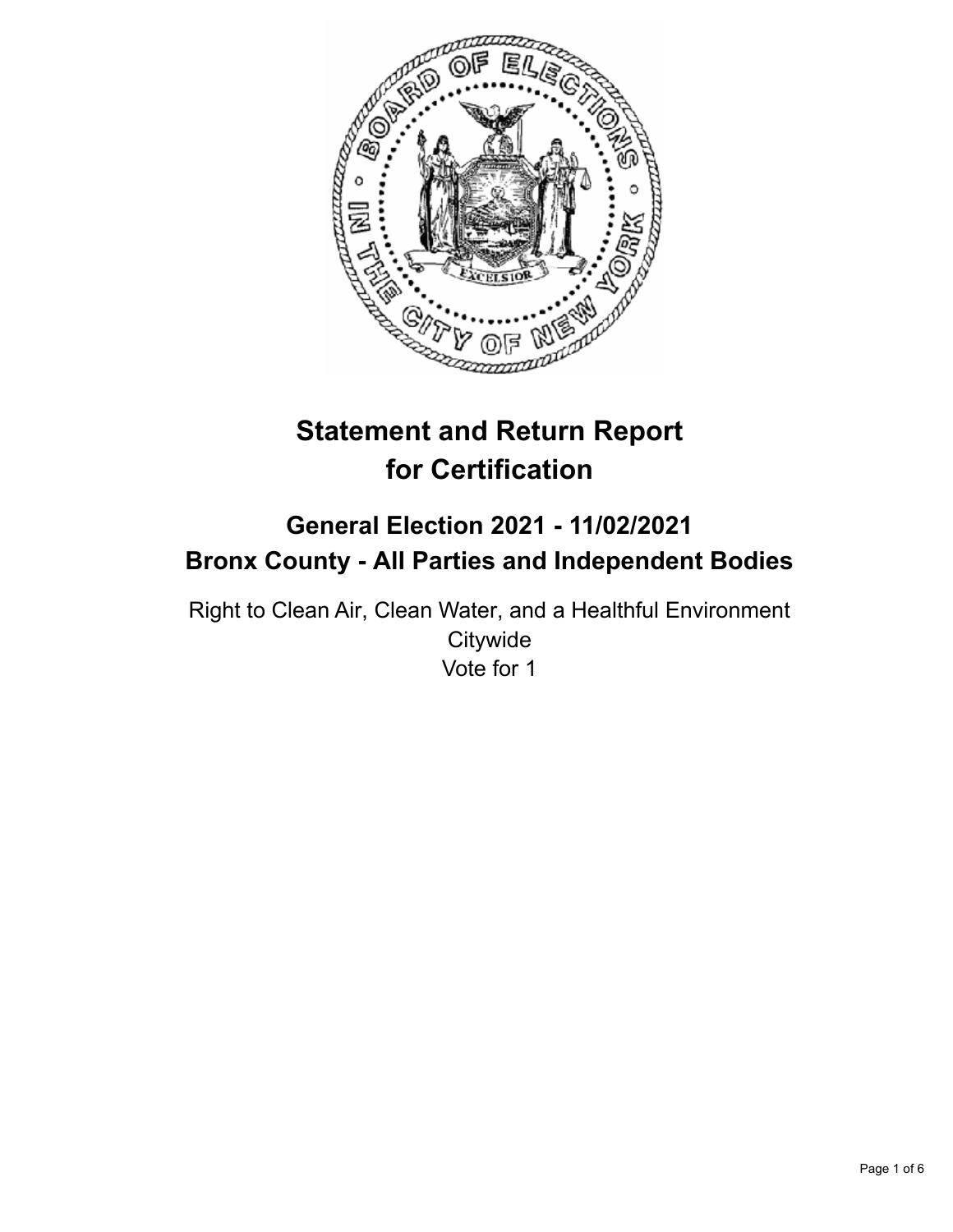

| <b>PUBLIC COUNTER</b>                                    | 9,094 |
|----------------------------------------------------------|-------|
| MANUALLY COUNTED EMERGENCY                               | 0     |
| ABSENTEE / MILITARY                                      | 567   |
| AFFIDAVIT                                                | 68    |
| <b>Total Ballots</b>                                     | 9,729 |
| Less - Inapplicable Federal/Special Presidential Ballots | 0     |
| <b>Total Applicable Ballots</b>                          | 9,729 |
| <b>YES</b>                                               | 6,501 |
| <b>NO</b>                                                | 304   |
| <b>Total Votes</b>                                       | 6,805 |
| Unrecorded                                               | 2.924 |

# **Assembly District 78**

| <b>PUBLIC COUNTER</b>                                    | 6,974    |
|----------------------------------------------------------|----------|
| <b>MANUALLY COUNTED EMERGENCY</b>                        | 0        |
| ABSENTEE / MILITARY                                      | 507      |
| <b>AFFIDAVIT</b>                                         | 63       |
| <b>Total Ballots</b>                                     | 7,544    |
| Less - Inapplicable Federal/Special Presidential Ballots | $\Omega$ |
| <b>Total Applicable Ballots</b>                          | 7,544    |
| <b>YES</b>                                               | 5,120    |
| <b>NO</b>                                                | 370      |
| <b>Total Votes</b>                                       | 5,490    |
| Unrecorded                                               | 2.054    |
|                                                          |          |

| <b>PUBLIC COUNTER</b>                                    | 10,252   |
|----------------------------------------------------------|----------|
| <b>MANUALLY COUNTED EMERGENCY</b>                        | $\Omega$ |
| ABSENTEE / MILITARY                                      | 611      |
| <b>AFFIDAVIT</b>                                         | 49       |
| <b>Total Ballots</b>                                     | 10,912   |
| Less - Inapplicable Federal/Special Presidential Ballots | 0        |
| <b>Total Applicable Ballots</b>                          | 10,912   |
| <b>YES</b>                                               | 7,601    |
| NO.                                                      | 300      |
| <b>Total Votes</b>                                       | 7,901    |
| Unrecorded                                               | 3.011    |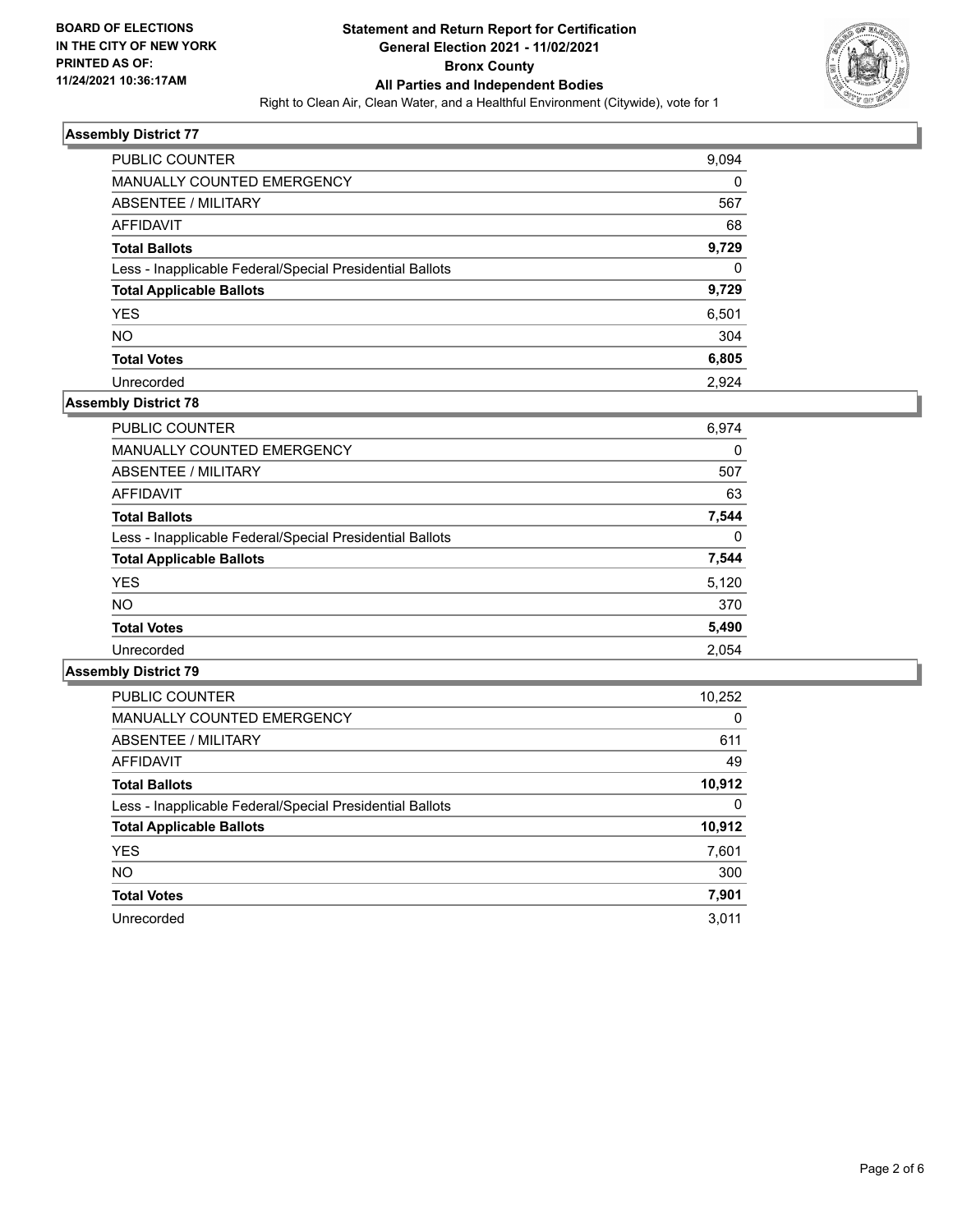

| <b>PUBLIC COUNTER</b>                                    | 10,798   |
|----------------------------------------------------------|----------|
| <b>MANUALLY COUNTED EMERGENCY</b>                        | 0        |
| ABSENTEE / MILITARY                                      | 777      |
| AFFIDAVIT                                                | 59       |
| <b>Total Ballots</b>                                     | 11,634   |
| Less - Inapplicable Federal/Special Presidential Ballots | $\Omega$ |
| <b>Total Applicable Ballots</b>                          | 11,634   |
| <b>YES</b>                                               | 8,150    |
| <b>NO</b>                                                | 1,136    |
| <b>Total Votes</b>                                       | 9,286    |
| Unrecorded                                               | 2.348    |

# **Assembly District 81**

| PUBLIC COUNTER                                           | 16,245 |
|----------------------------------------------------------|--------|
| MANUALLY COUNTED EMERGENCY                               | 0      |
| ABSENTEE / MILITARY                                      | 2,237  |
| AFFIDAVIT                                                | 97     |
| <b>Total Ballots</b>                                     | 18,579 |
| Less - Inapplicable Federal/Special Presidential Ballots | 0      |
| <b>Total Applicable Ballots</b>                          | 18,579 |
| <b>YES</b>                                               | 13,869 |
| <b>NO</b>                                                | 2,240  |
| <b>Total Votes</b>                                       | 16,109 |
| Unrecorded                                               | 2,470  |

| <b>PUBLIC COUNTER</b>                                    | 19,375   |
|----------------------------------------------------------|----------|
| <b>MANUALLY COUNTED EMERGENCY</b>                        | $\Omega$ |
| ABSENTEE / MILITARY                                      | 1,323    |
| <b>AFFIDAVIT</b>                                         | 101      |
| <b>Total Ballots</b>                                     | 20,799   |
| Less - Inapplicable Federal/Special Presidential Ballots | 0        |
| <b>Total Applicable Ballots</b>                          | 20,799   |
| <b>YES</b>                                               | 14,584   |
| NO.                                                      | 3,225    |
| <b>Total Votes</b>                                       | 17,809   |
| Unrecorded                                               | 2.990    |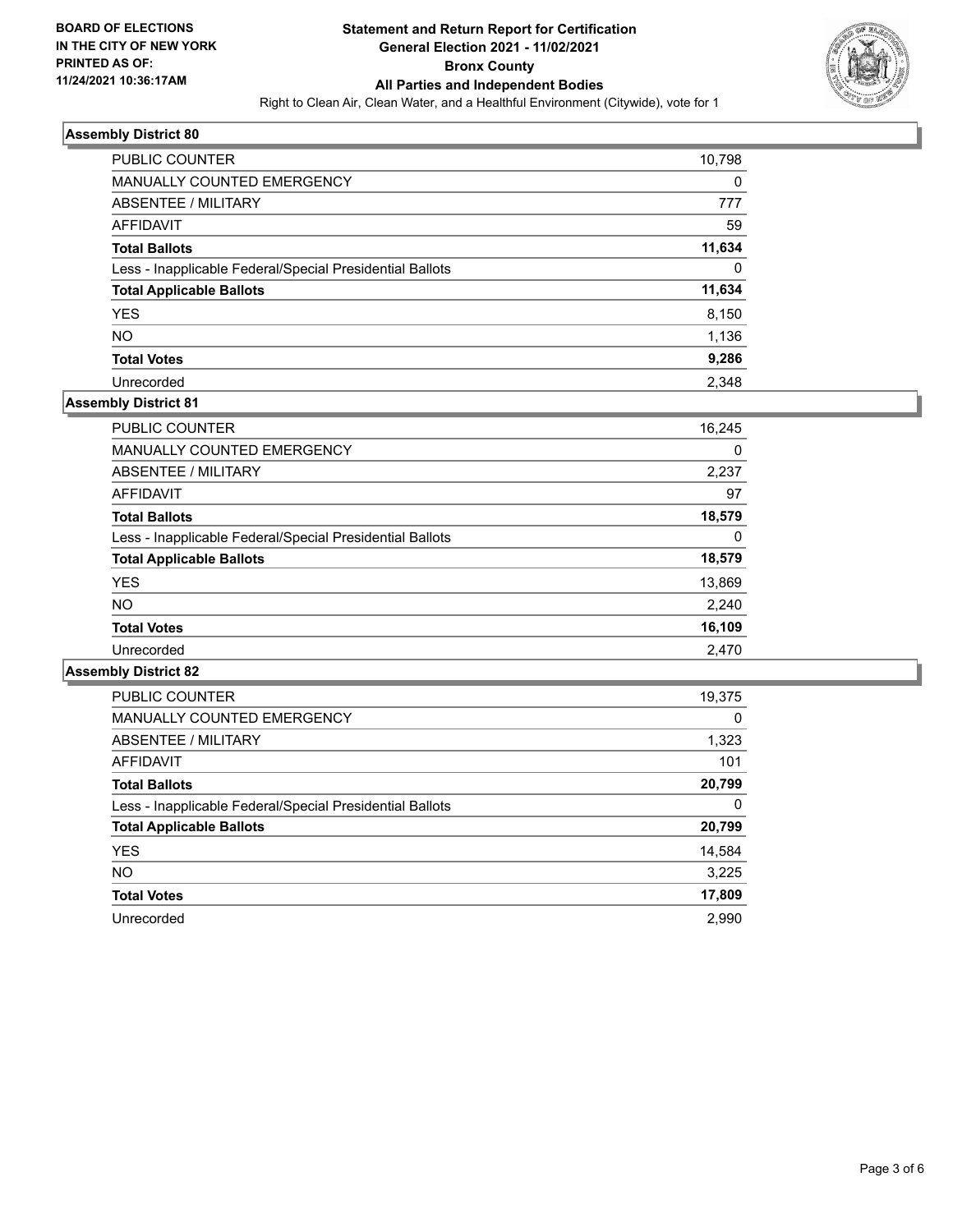

| <b>PUBLIC COUNTER</b>                                    | 12,760 |
|----------------------------------------------------------|--------|
| <b>MANUALLY COUNTED EMERGENCY</b>                        | 0      |
| ABSENTEE / MILITARY                                      | 759    |
| AFFIDAVIT                                                | 68     |
| <b>Total Ballots</b>                                     | 13,587 |
| Less - Inapplicable Federal/Special Presidential Ballots | 0      |
| <b>Total Applicable Ballots</b>                          | 13,587 |
| <b>YES</b>                                               | 10.202 |
| <b>NO</b>                                                | 413    |
| <b>Total Votes</b>                                       | 10,615 |
| Unrecorded                                               | 2.972  |

#### **Assembly District 84**

| <b>PUBLIC COUNTER</b>                                    | 8,679 |
|----------------------------------------------------------|-------|
| <b>MANUALLY COUNTED EMERGENCY</b>                        | 0     |
| ABSENTEE / MILITARY                                      | 400   |
| AFFIDAVIT                                                | 56    |
| <b>Total Ballots</b>                                     | 9,135 |
| Less - Inapplicable Federal/Special Presidential Ballots | 0     |
| <b>Total Applicable Ballots</b>                          | 9,135 |
| <b>YES</b>                                               | 5,934 |
| <b>NO</b>                                                | 284   |
| <b>Total Votes</b>                                       | 6,218 |
| Unrecorded                                               | 2,917 |

| <b>PUBLIC COUNTER</b>                                    | 8,893    |
|----------------------------------------------------------|----------|
| <b>MANUALLY COUNTED EMERGENCY</b>                        | $\Omega$ |
| ABSENTEE / MILITARY                                      | 520      |
| <b>AFFIDAVIT</b>                                         | 48       |
| <b>Total Ballots</b>                                     | 9,461    |
| Less - Inapplicable Federal/Special Presidential Ballots | 0        |
| <b>Total Applicable Ballots</b>                          | 9,461    |
| <b>YES</b>                                               | 6,465    |
| <b>NO</b>                                                | 372      |
| <b>Total Votes</b>                                       | 6,837    |
| Unrecorded                                               | 2.624    |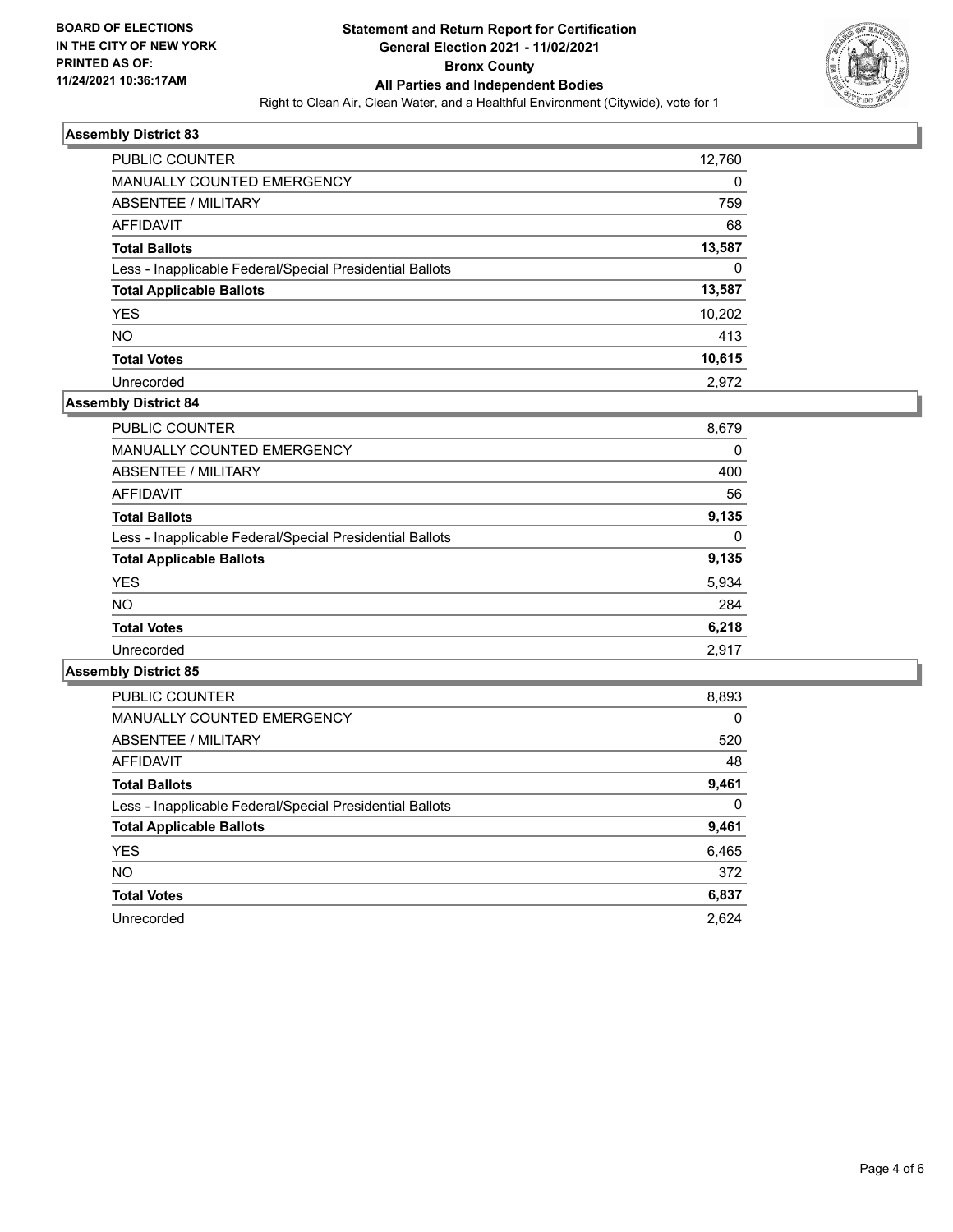

| PUBLIC COUNTER                                           | 7,453    |
|----------------------------------------------------------|----------|
| MANUALLY COUNTED EMERGENCY                               | 0        |
| ABSENTEE / MILITARY                                      | 552      |
| AFFIDAVIT                                                | 40       |
| <b>Total Ballots</b>                                     | 8,045    |
| Less - Inapplicable Federal/Special Presidential Ballots | $\Omega$ |
| <b>Total Applicable Ballots</b>                          | 8,045    |
| <b>YES</b>                                               | 4,845    |
| NO.                                                      | 218      |
| <b>Total Votes</b>                                       | 5,063    |
| Unrecorded                                               | 2.982    |

| <b>PUBLIC COUNTER</b>                                    | 8,828 |
|----------------------------------------------------------|-------|
| <b>MANUALLY COUNTED EMERGENCY</b>                        | 0     |
| ABSENTEE / MILITARY                                      | 740   |
| <b>AFFIDAVIT</b>                                         | 82    |
| <b>Total Ballots</b>                                     | 9,650 |
| Less - Inapplicable Federal/Special Presidential Ballots | 0     |
| <b>Total Applicable Ballots</b>                          | 9,650 |
| <b>YES</b>                                               | 7,036 |
| <b>NO</b>                                                | 411   |
| <b>Total Votes</b>                                       | 7,447 |
| Unrecorded                                               | 2.203 |